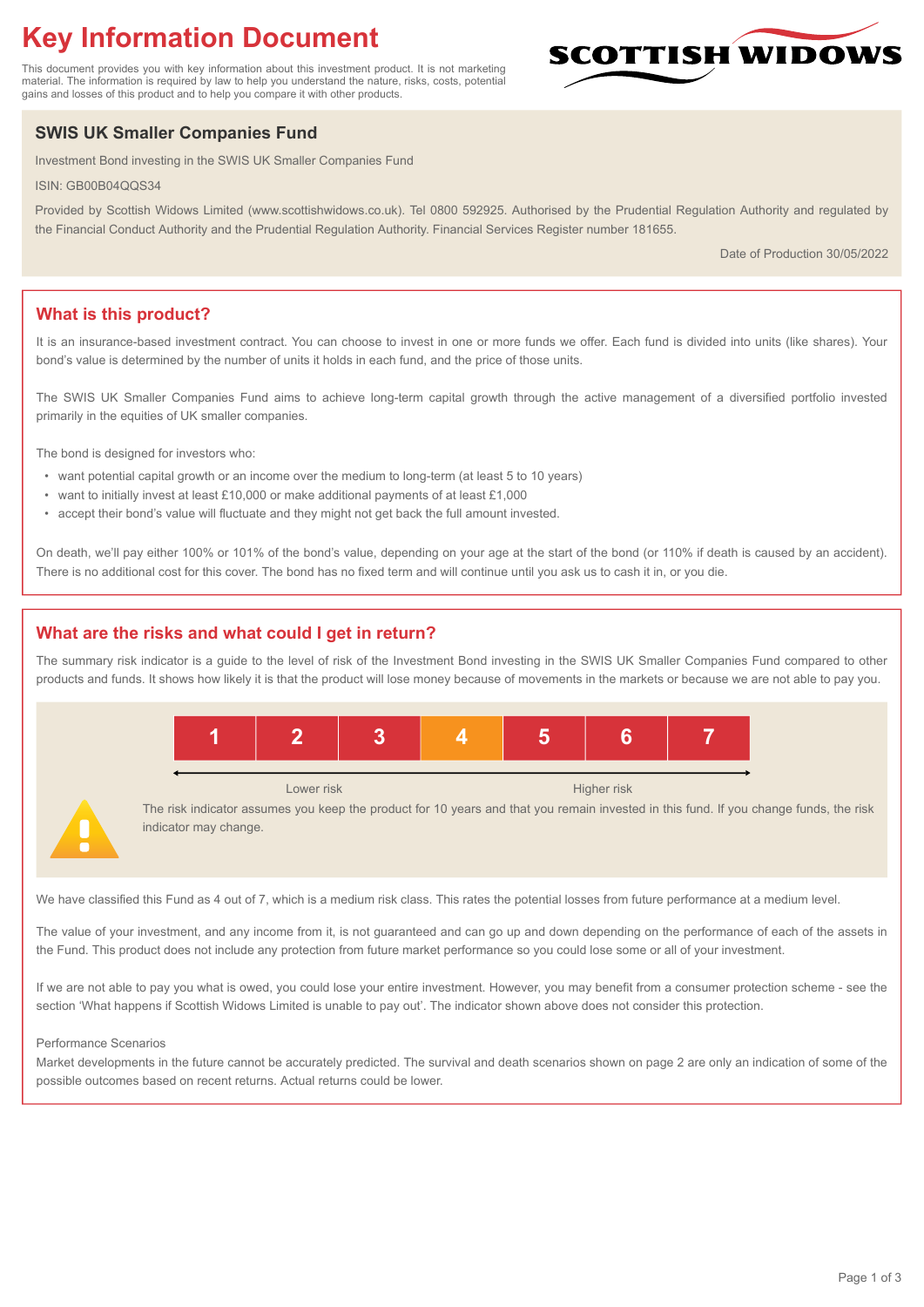

#### **What are the risks and what could I get in return? (continued)**

This table shows the money you could get back over the next 10 years, under different scenarios, assuming that you invest £10,000. The figures below assume no withdrawals are taken and do not allow for any Large Fund Bonus which may apply. The scenarios shown illustrate how your investment could perform. You can compare them with the scenarios of other products. The scenarios presented are an estimate of future performance based on evidence from the past on how the value of this investment varies, and are not an exact indicator. What you get will vary depending on how the market performs and how long you keep the investment. The stress scenario shows what you might get back in extreme market circumstances, and it does not take into account the situation where we are not able to pay you. The death scenario assumes investments perform in line with the moderate scenario.

The figures shown include all the costs of the product itself, but may not include all the costs that you pay to your adviser. The figures do not take into account your personal tax situation, which may also affect how much you get back. Before deciding to invest, you should read the Additional Information Document for more information on the risks and what you might get back. See page 2 for information on how the performance scenarios are calculated.

| <b>Investment £10,000</b> |                                                    |           |                                             |           |  |  |
|---------------------------|----------------------------------------------------|-----------|---------------------------------------------|-----------|--|--|
|                           |                                                    | 5 years   | 10 years<br>(Recommended<br>holding period) |           |  |  |
| <b>Survival Scenarios</b> |                                                    |           |                                             |           |  |  |
| <b>Stress scenario</b>    | What you might get back after costs                | £1,581    | £3,755                                      | £2,332    |  |  |
|                           | Average return each year                           | $-84.19%$ | $-17.79%$                                   | $-13.55%$ |  |  |
| Unfavourable scenario     | What you might get back after costs<br>£7,856      |           | £5,889                                      | £4,754    |  |  |
|                           | Average return each year                           | $-2144%$  | $-10.05%$                                   | $-7.17%$  |  |  |
| Moderate scenario         | What you might get back after costs                | £9,995    | £10,028                                     | £10,070   |  |  |
|                           | Average return each year                           | $-0.05%$  | 0.06%                                       | $0.07\%$  |  |  |
| Favourable scenario       | What you might get back after costs                | £12,565   | £16,875                                     | £21,080   |  |  |
|                           | Average return each year                           |           | 11.03%                                      | 7.74%     |  |  |
| <b>Death scenarios</b>    |                                                    |           |                                             |           |  |  |
| Insured event             | What your beneficiaries might get back after costs | £10,094   | £10,128                                     | £10,171   |  |  |

#### **What happens if Scottish Widows is unable to pay out?**

Your Plan is fully covered by the Financial Services Compensation Scheme. More information about compensation arrangements is available from the Financial Services Compensation Scheme, who can be contacted on 0800 678 1100 or 0207 741 4100 or via their website at www.fscs.org.uk

## **What are the costs?**

The Reduction in Yield (RIY) shows what impact the total costs you pay will have on the investment return you might get. The total costs take into account one-off, ongoing and incidental costs. The amounts shown here are the cumulative costs of the product itself, for three different holding periods. The monetary figures shown assume you invest £10,000 and investments perform in line with the moderate scenario. The figures are estimates and may change in the future. The person selling you or advising you about this product may charge you other costs. If so, this person will provide you with information about these costs, and show you the impact that all costs will have on your investment over time.

| Investment £10,000              |                             |                              |                            |  |  |  |
|---------------------------------|-----------------------------|------------------------------|----------------------------|--|--|--|
| <b>Scenarios</b>                | If you cash in after 1 year | If you cash in after 5 years | If you cash in at 10 years |  |  |  |
| Total costs                     | £220                        | £871                         | £1,627                     |  |  |  |
| Impact on return (RIY) per year | 2.21%                       | 1.80%                        | 1.75%                      |  |  |  |